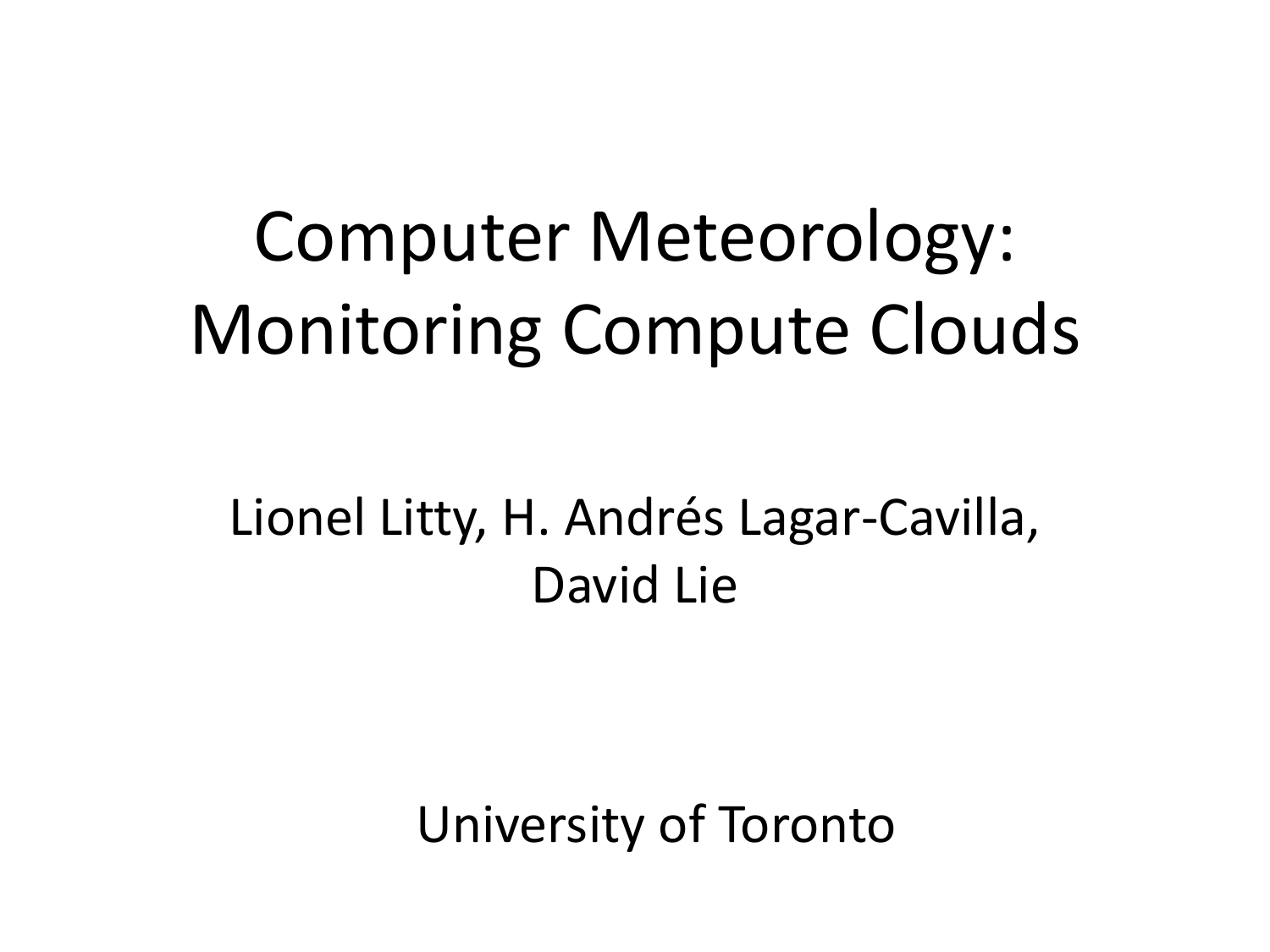## Infrastructure as a Service (IaaS)

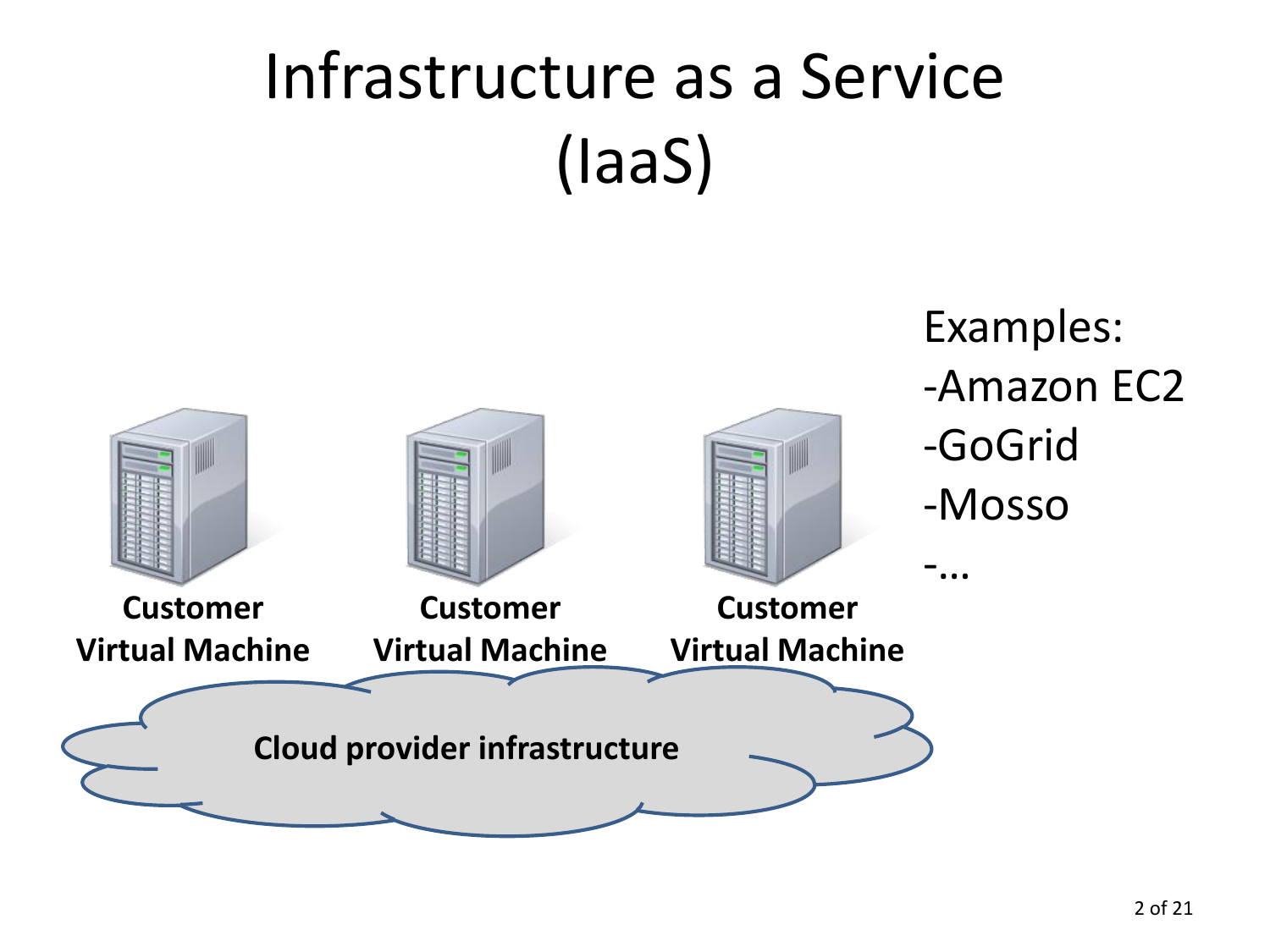#### Q: Rate the challenges/issues ascribed to the 'cloud'/on-demand model

(1=not significant, 5=very significant)



Source: IDC Enterprise Panel, August 2008 n=244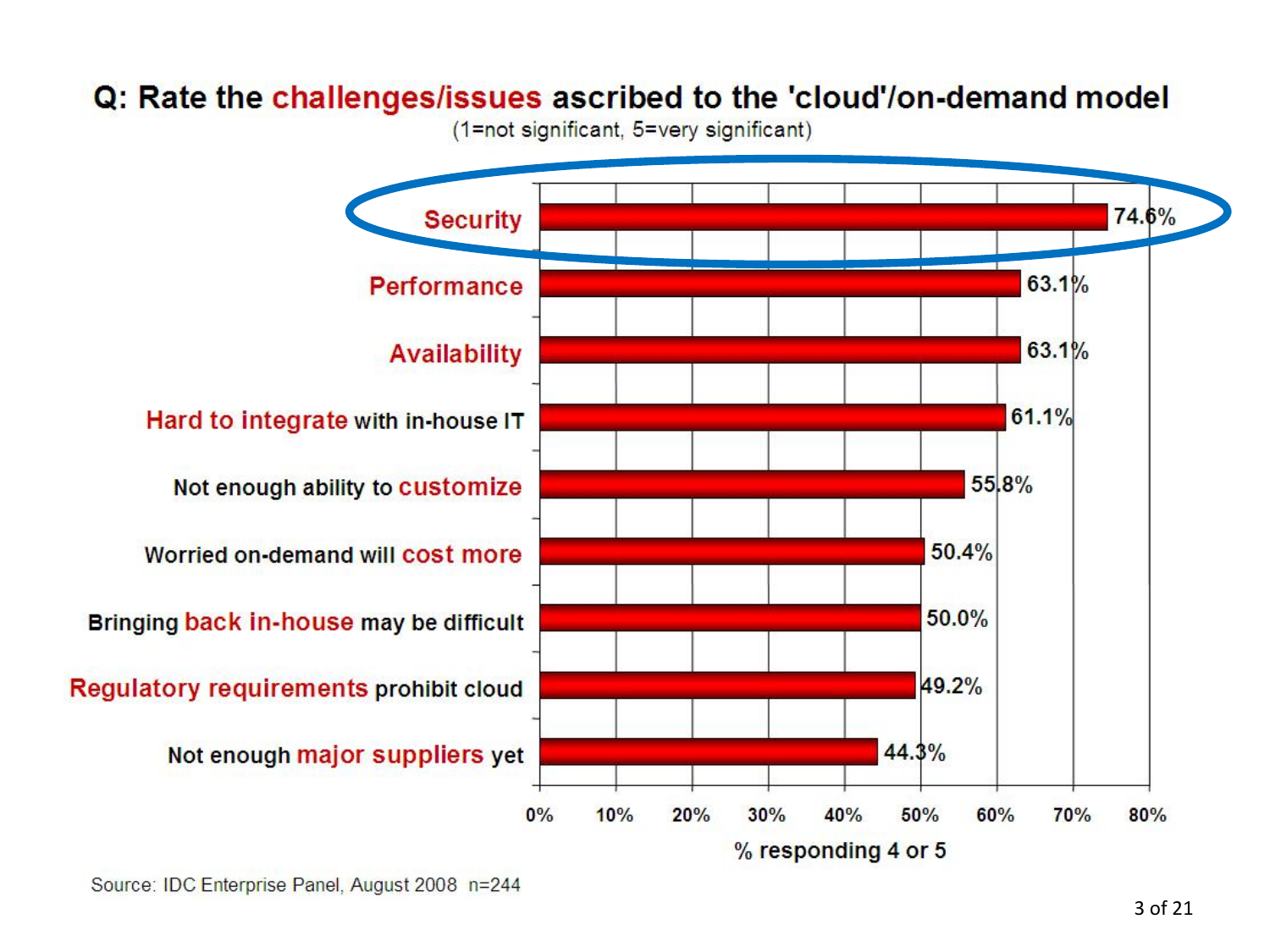# Security

- Miscreants can abuse the cloud provider's resources:
	- Spam.
	- Use infrastructure to attack other computers.
	- Hosting illegal content.
- This has consequences for the cloud provider:
	- Damage to reputation.
	- Technical consequences: Shared IPs blacklisted.
	- Potential legal concerns.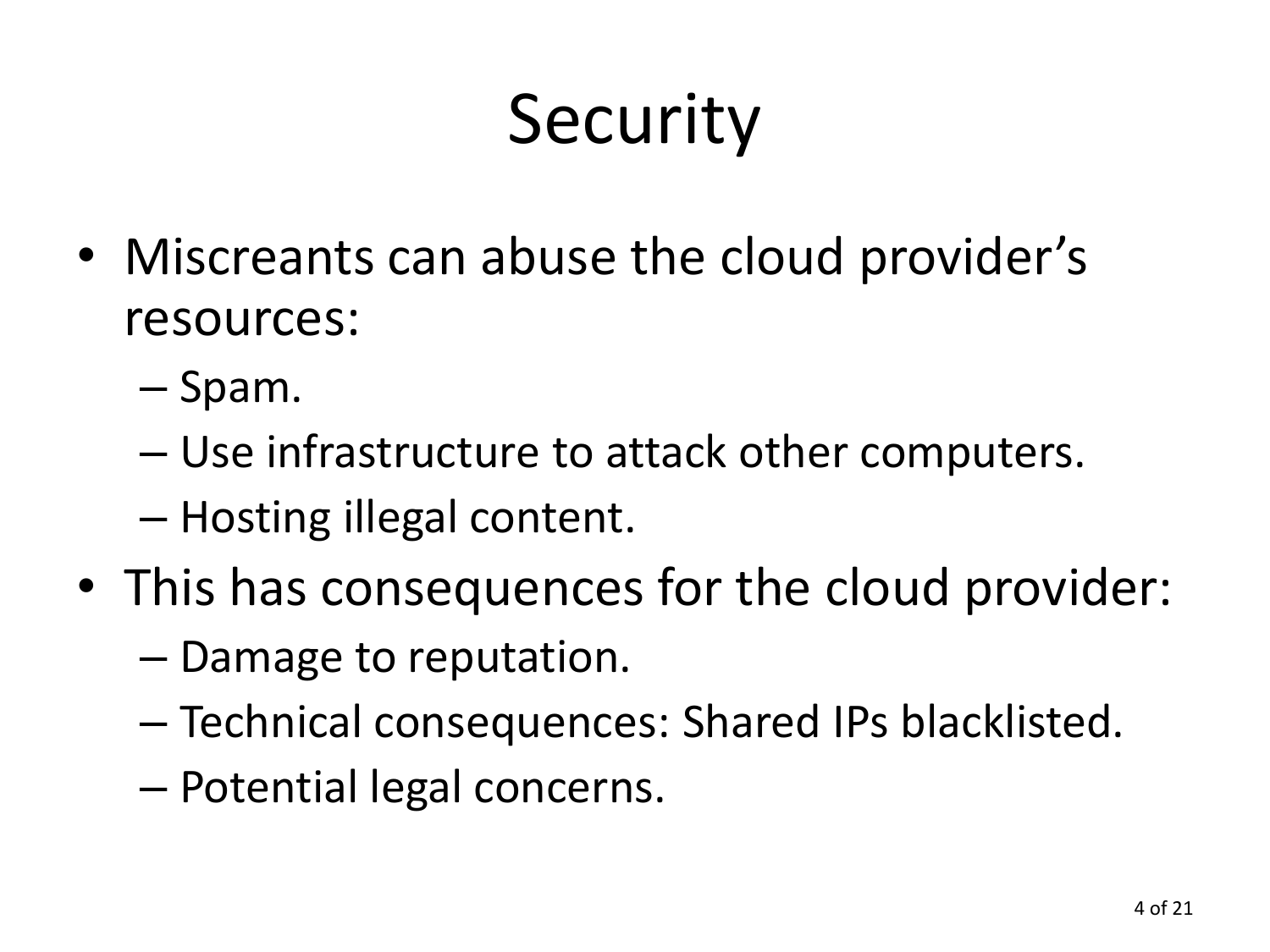## Solutions?

Network monitoring (NM) has limitations:

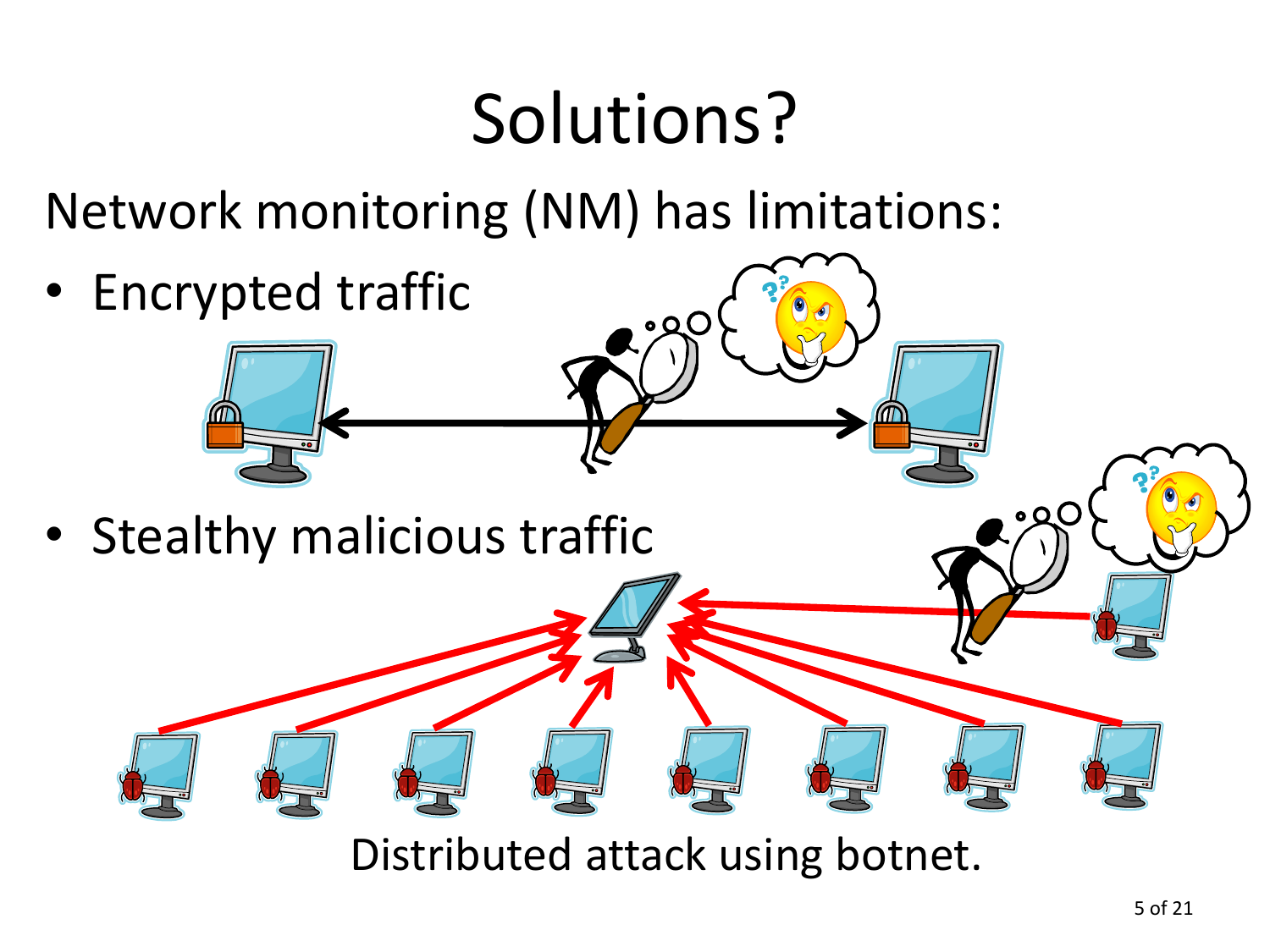## ISPs use NM and have done poorly.

Unlike ISPs, cloud providers control the execution platform: Can they use this to their advantage?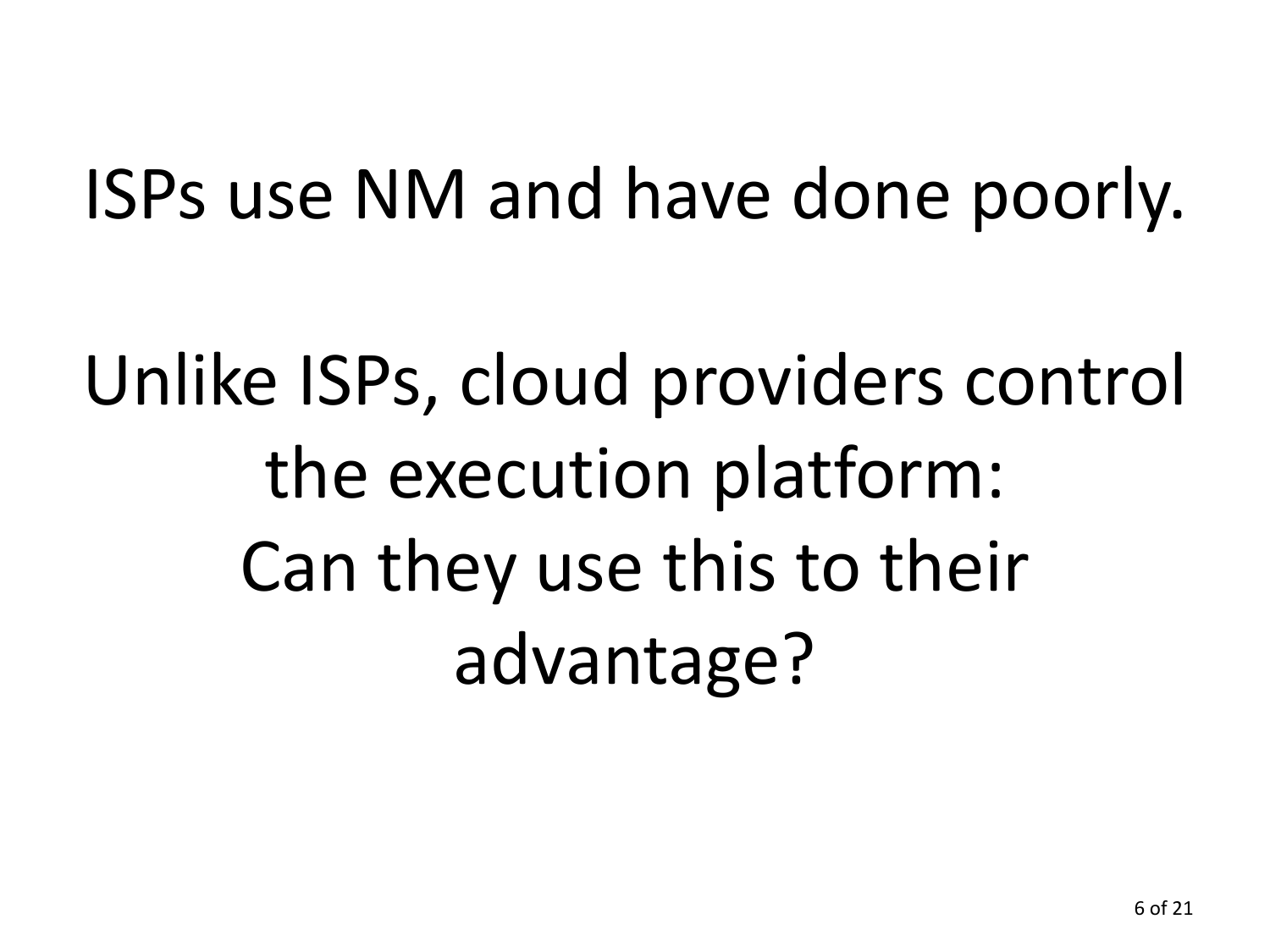### Introspection



Reductionist approach: understand a complex system by understanding its parts.

- Identify processes.
- Analyze the behavior of each process.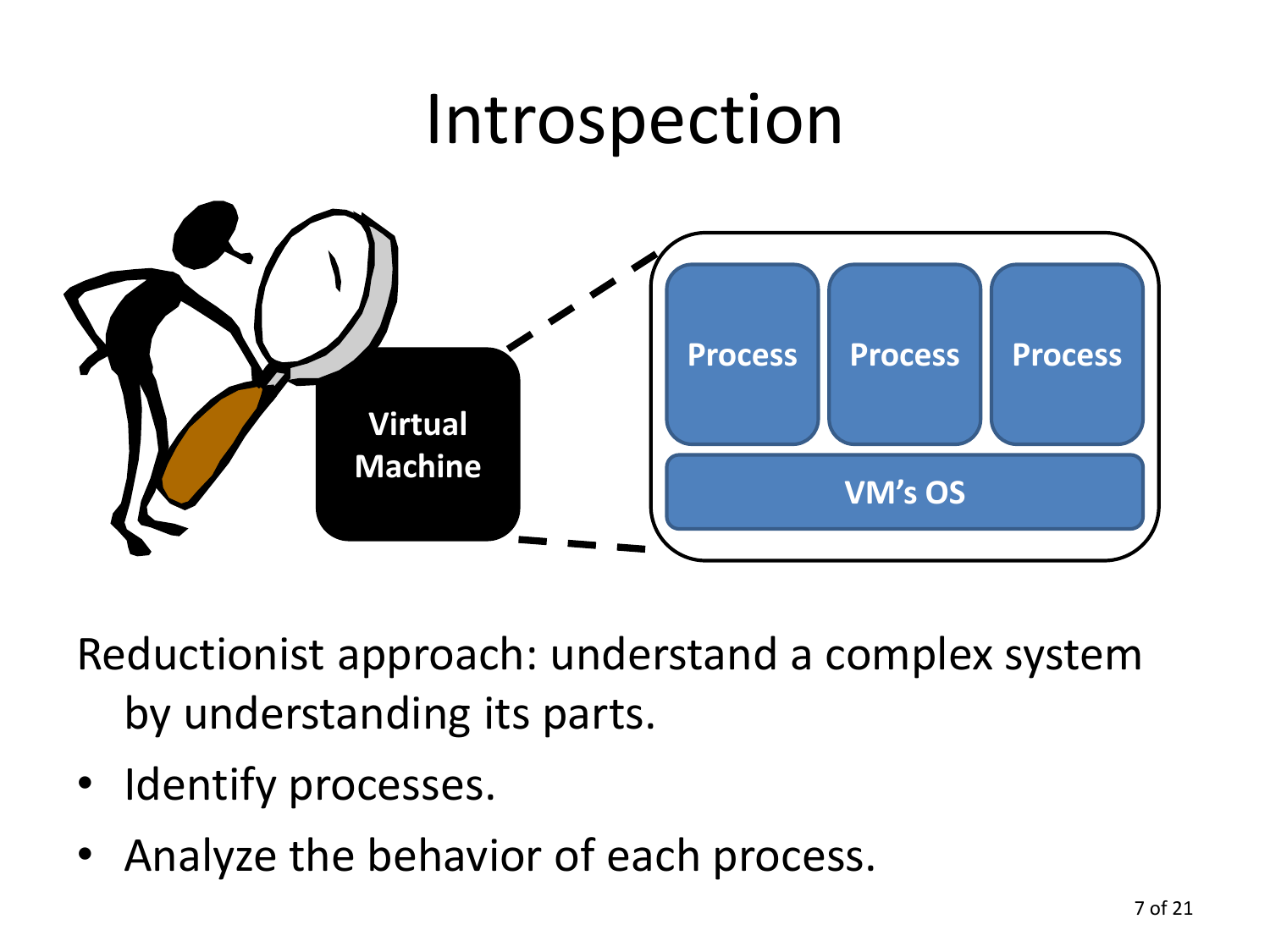## Non-malicious and Malicious VMs

- Non-malicious: may be vulnerable, not yet compromised.
- Malicious: under miscreant control.
	- Attacker can blur boundaries between processes.
- Tamper-evident monitor:
	- Either report accurate information
	- Or report that it cannot obtain accurate information.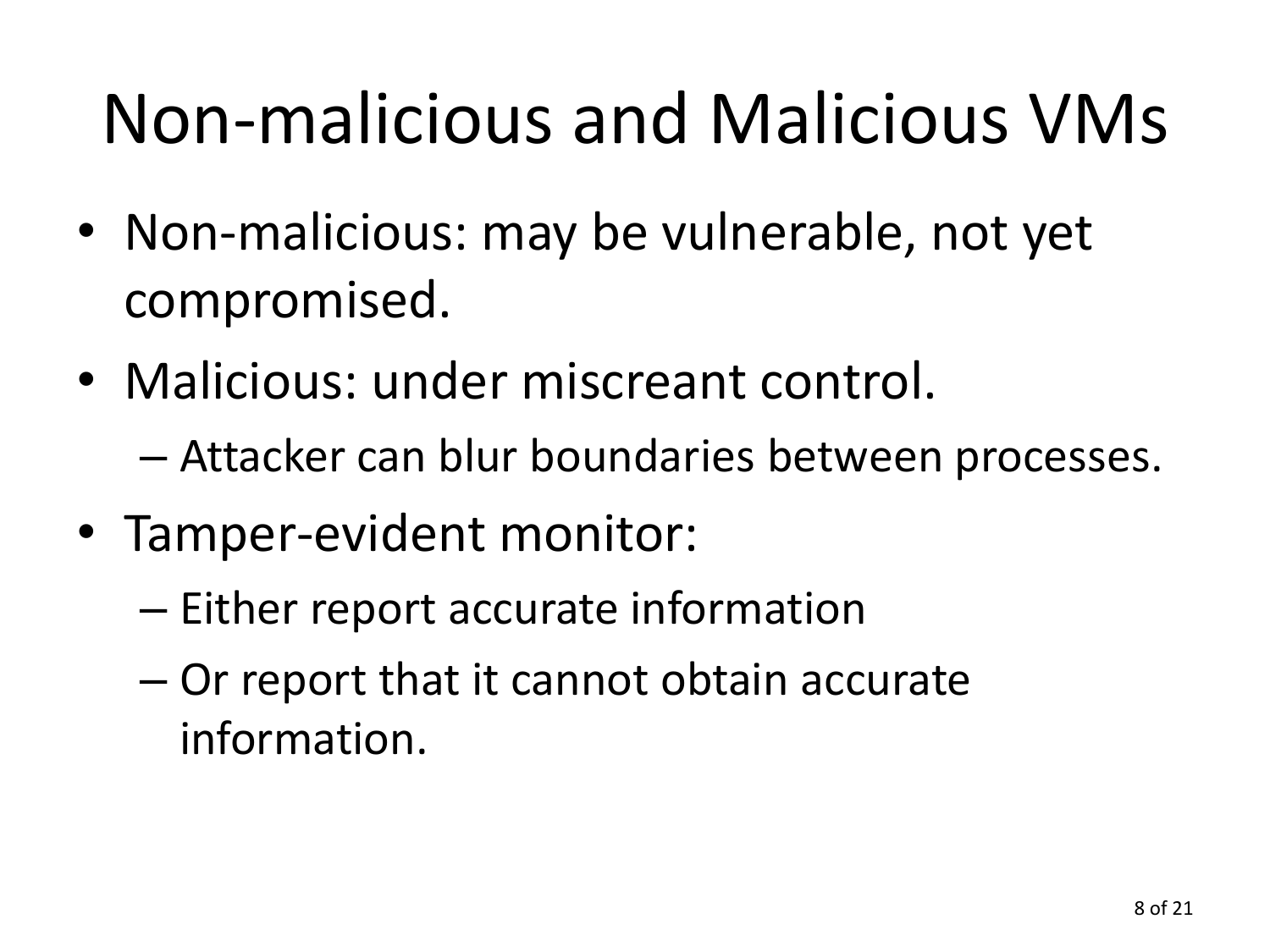## Introspection properties

#### • Power

Can it see everything?

#### • Robustness

Is it resilient to changes in the monitored system?

#### • Unintrusiveness

Can it negatively impact the monitored system?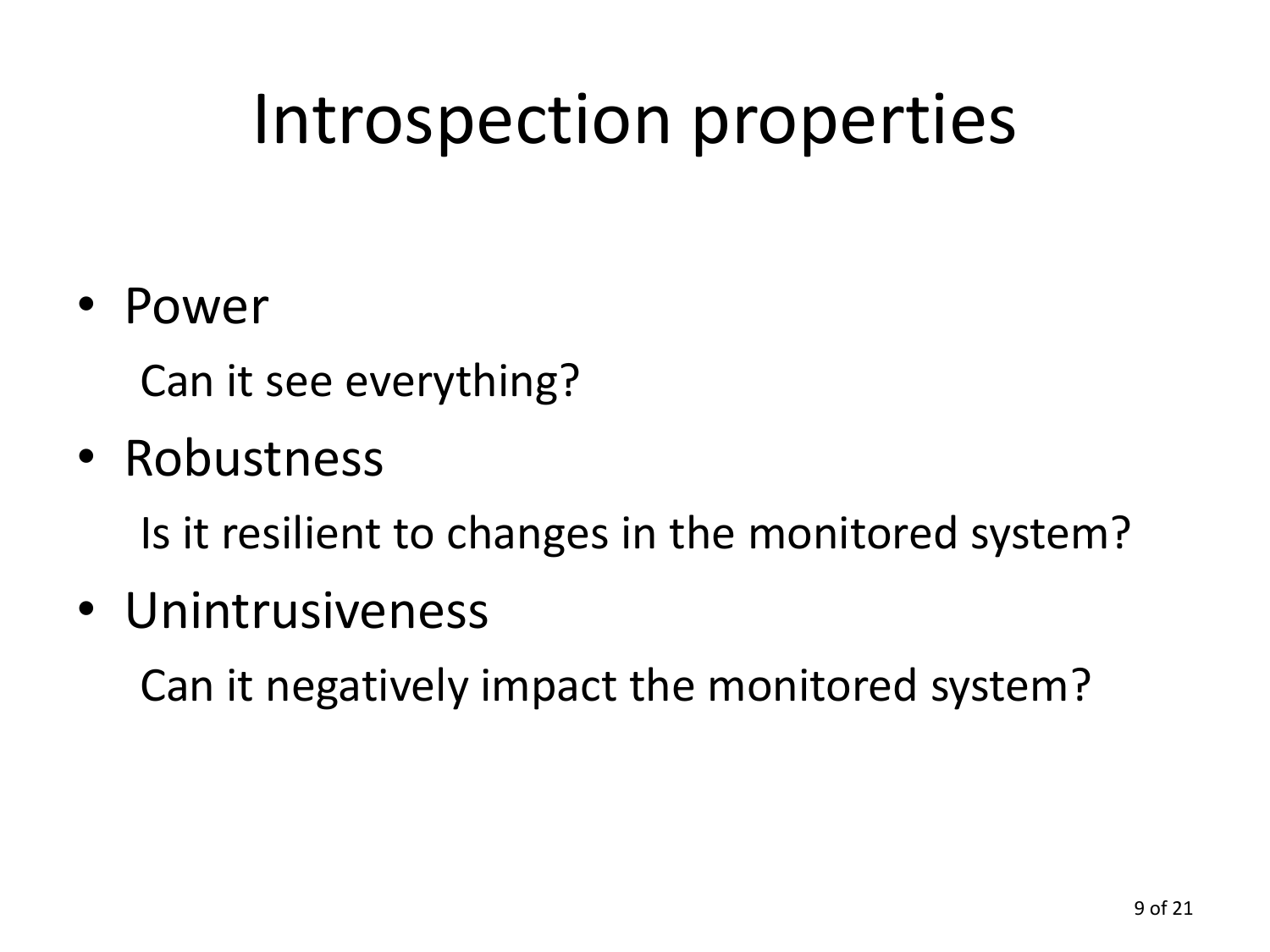### Host agent

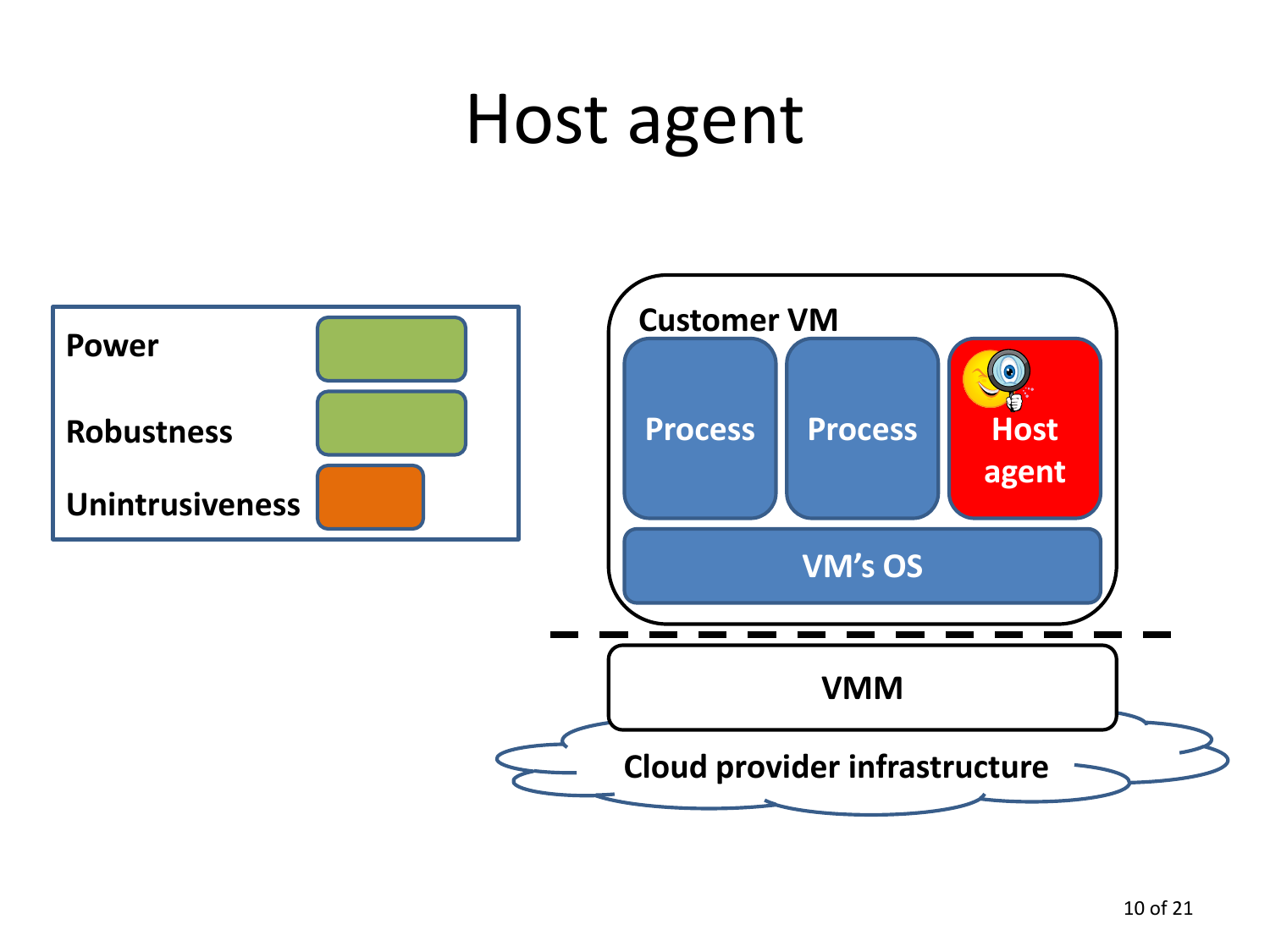## Host agent w/ driver

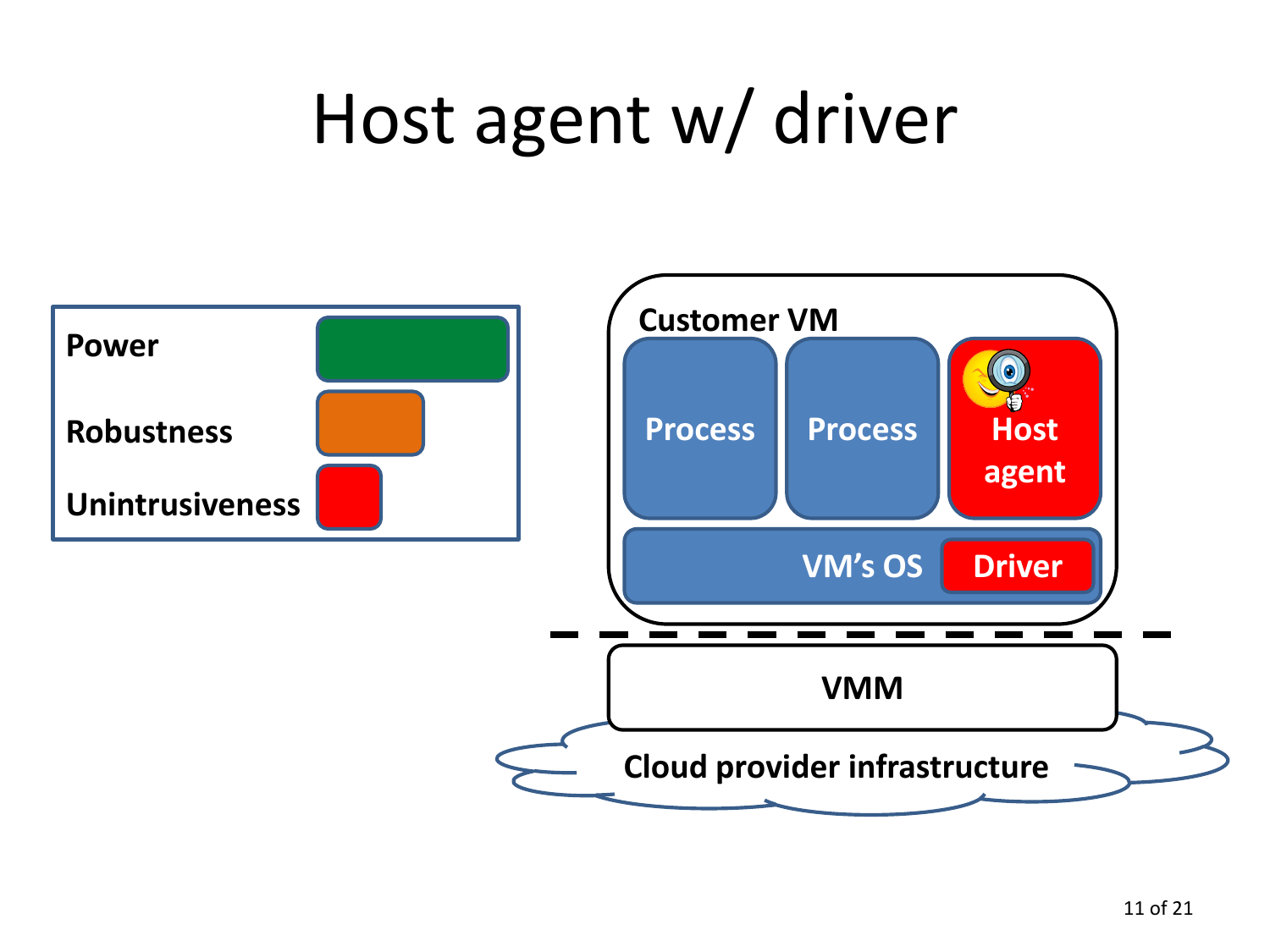## Trap & Inspect

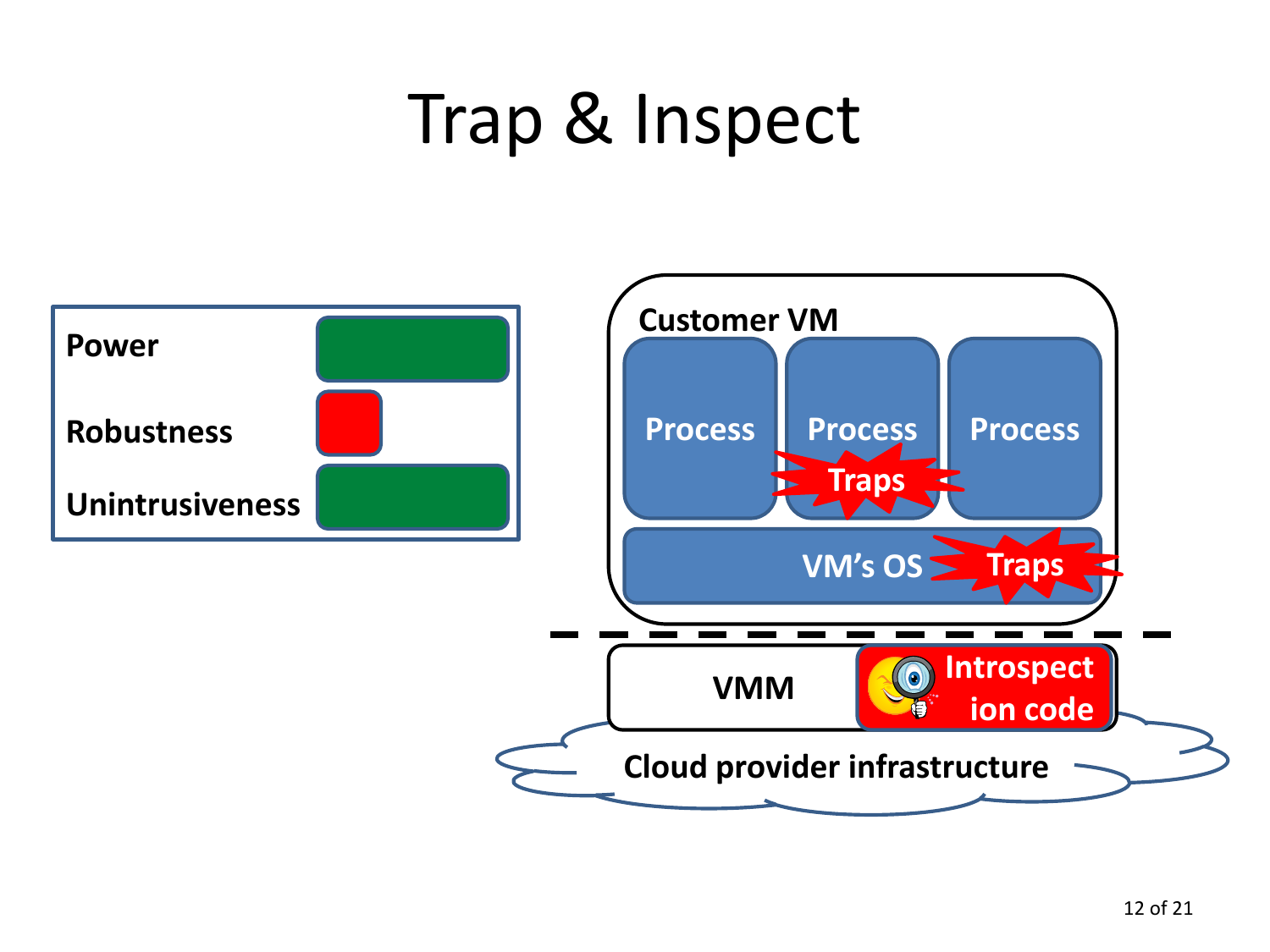## Checkpoint & Rollback

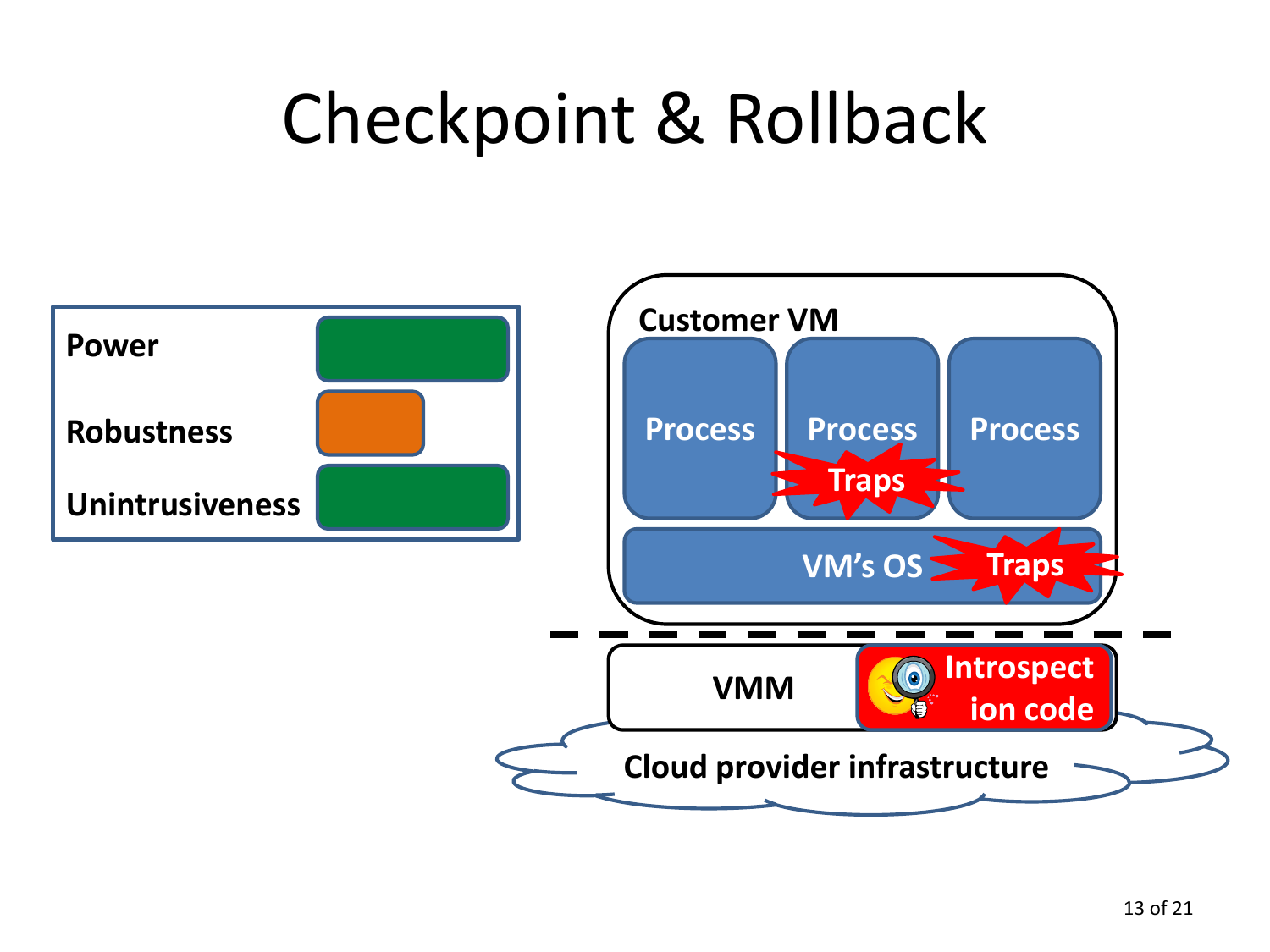## Architectural Introspection

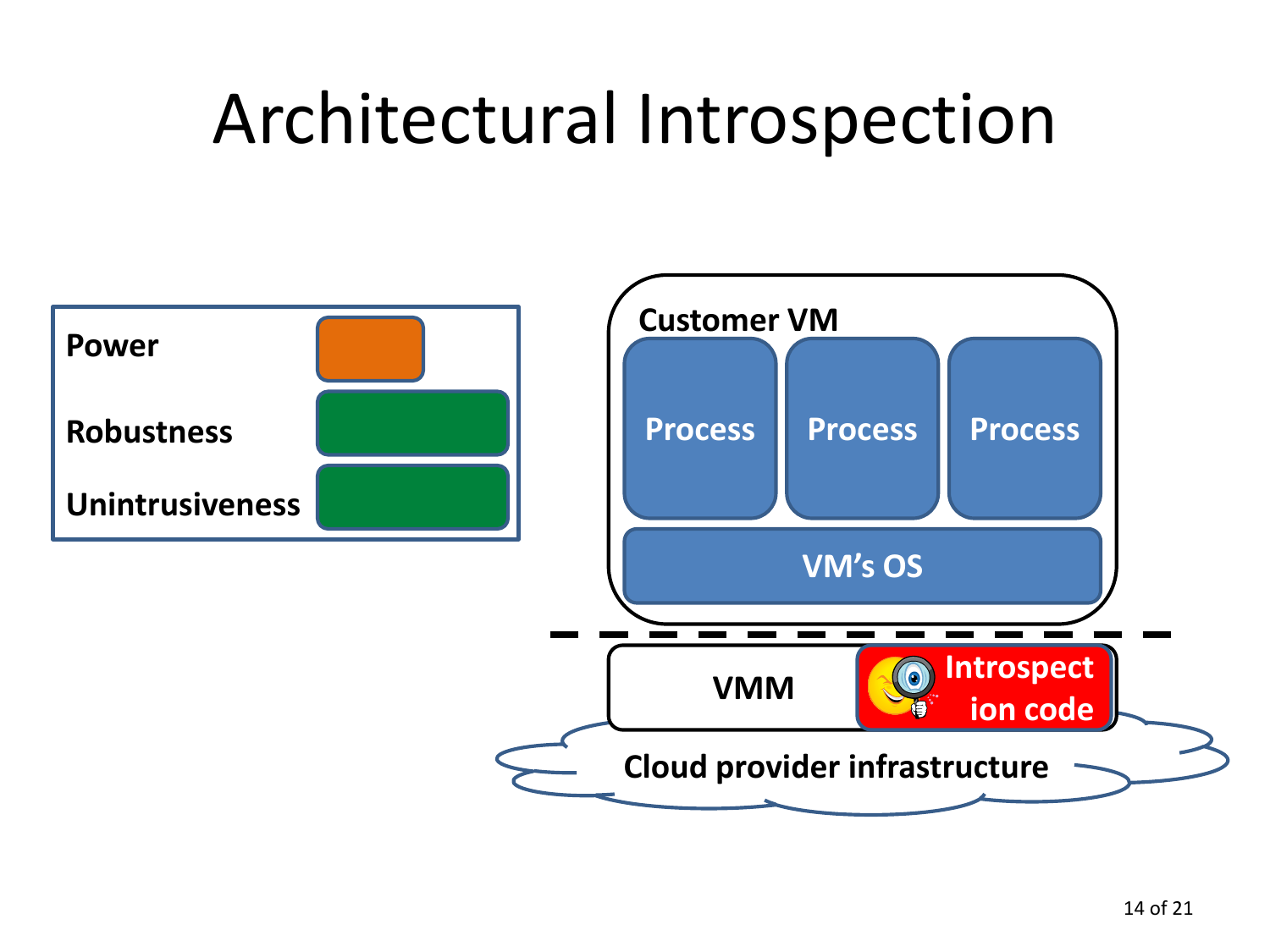### Summary of introspection approaches

|                                            | <b>Power</b> | <b>Unintrusiveness</b> | <b>Robustness</b> |
|--------------------------------------------|--------------|------------------------|-------------------|
| <b>Host agent</b>                          | Good         | Poor                   | Good              |
| Host agent w/<br>driver                    | <b>Best</b>  | <b>Worst</b>           | <b>Poor</b>       |
| <b>Trap &amp; Inspect</b>                  | <b>Best</b>  | <b>Best</b>            | <b>Worst</b>      |
| <b>Checkpoint &amp;</b><br><b>Rollback</b> | <b>Best</b>  | <b>Best</b>            | Poor              |
| <b>Architectural</b><br>monitoring         | Poor(?)      | <b>Best</b>            | <b>Best</b>       |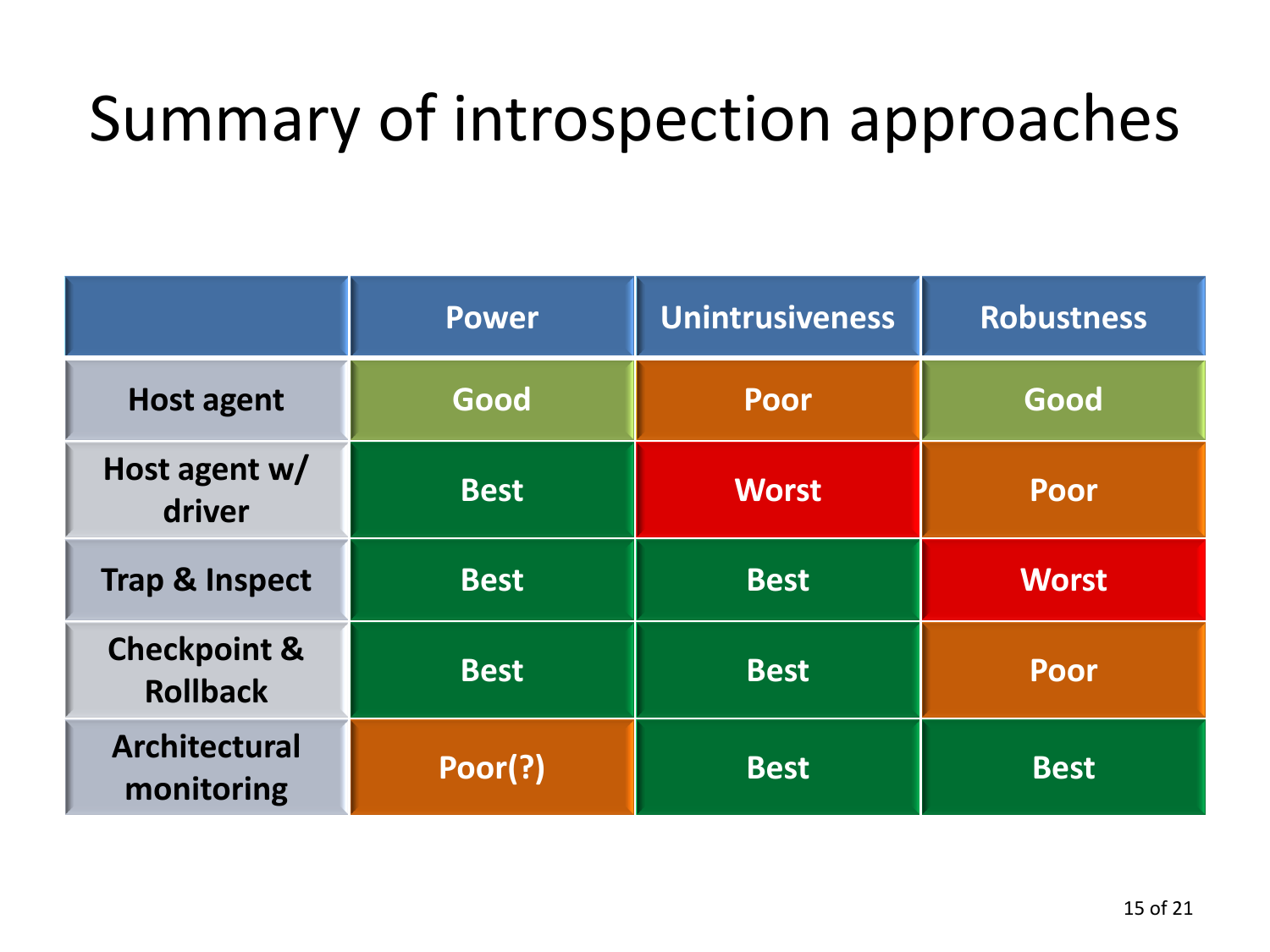## Introspection example

- Goal:
- Which applications are run by a customer VM?
- What's the version of these applications?
- Why?
- Detect malicious code
- Inform customer of vulnerable code
- Deploy vulnerability-specific filters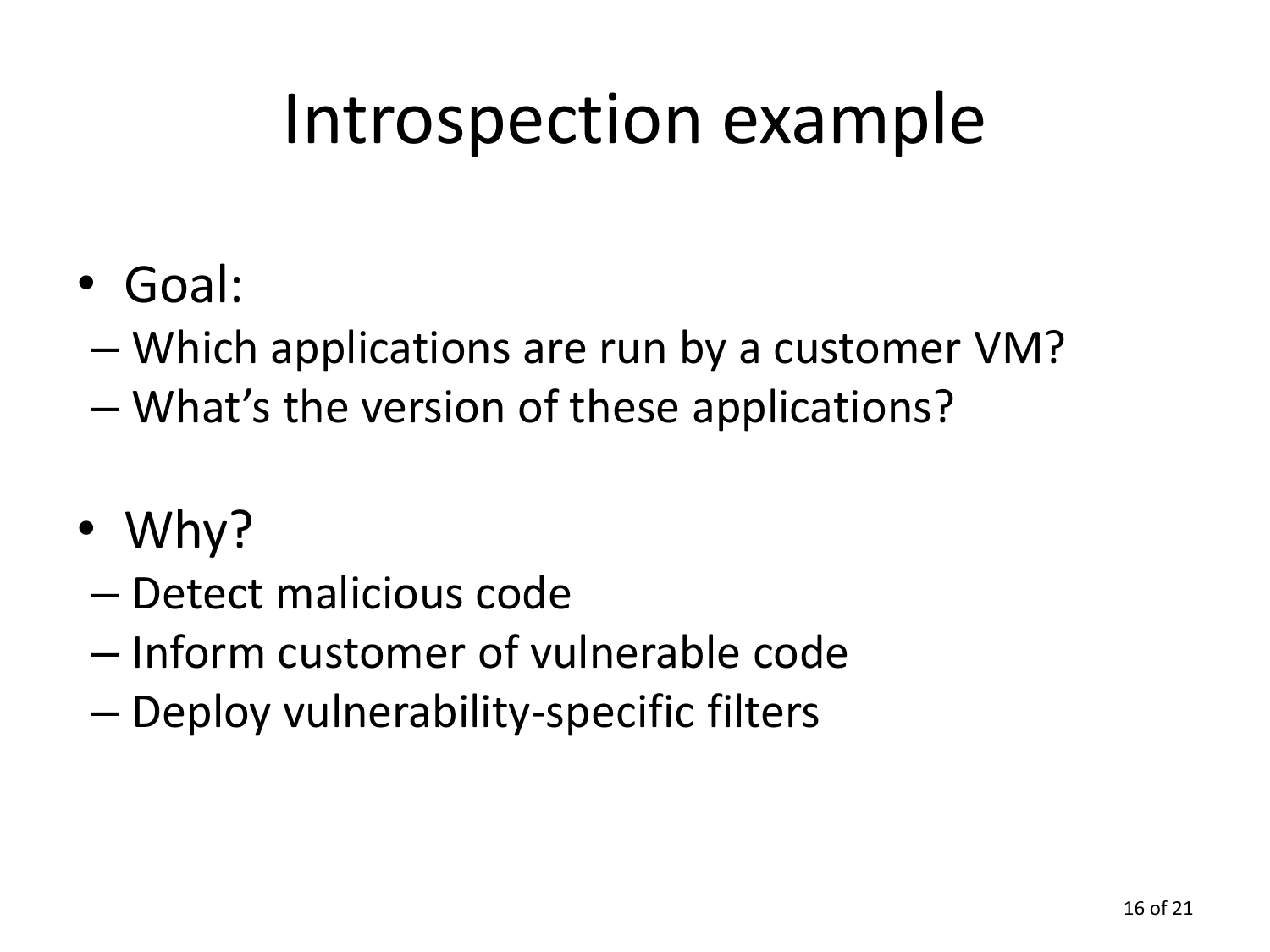## Execution monitoring

- Goal: Identify all running binary code in a VM.
- Examples
	- Host agent: /proc, Process Explorer
	- Trap & inspect: examine OS data structures
	- Architectural monitoring: leverage MMU to identify all executing code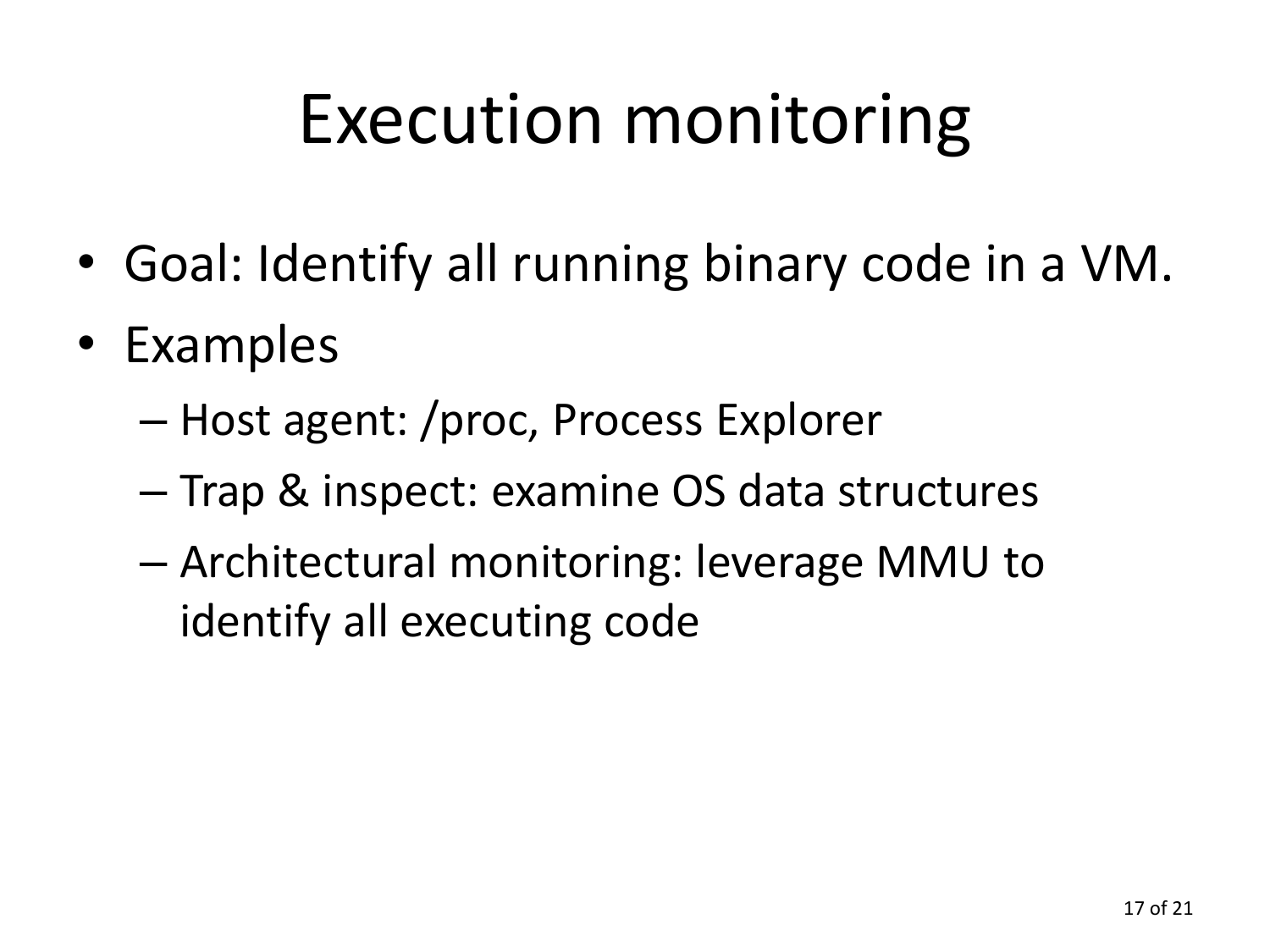## Execution monitoring

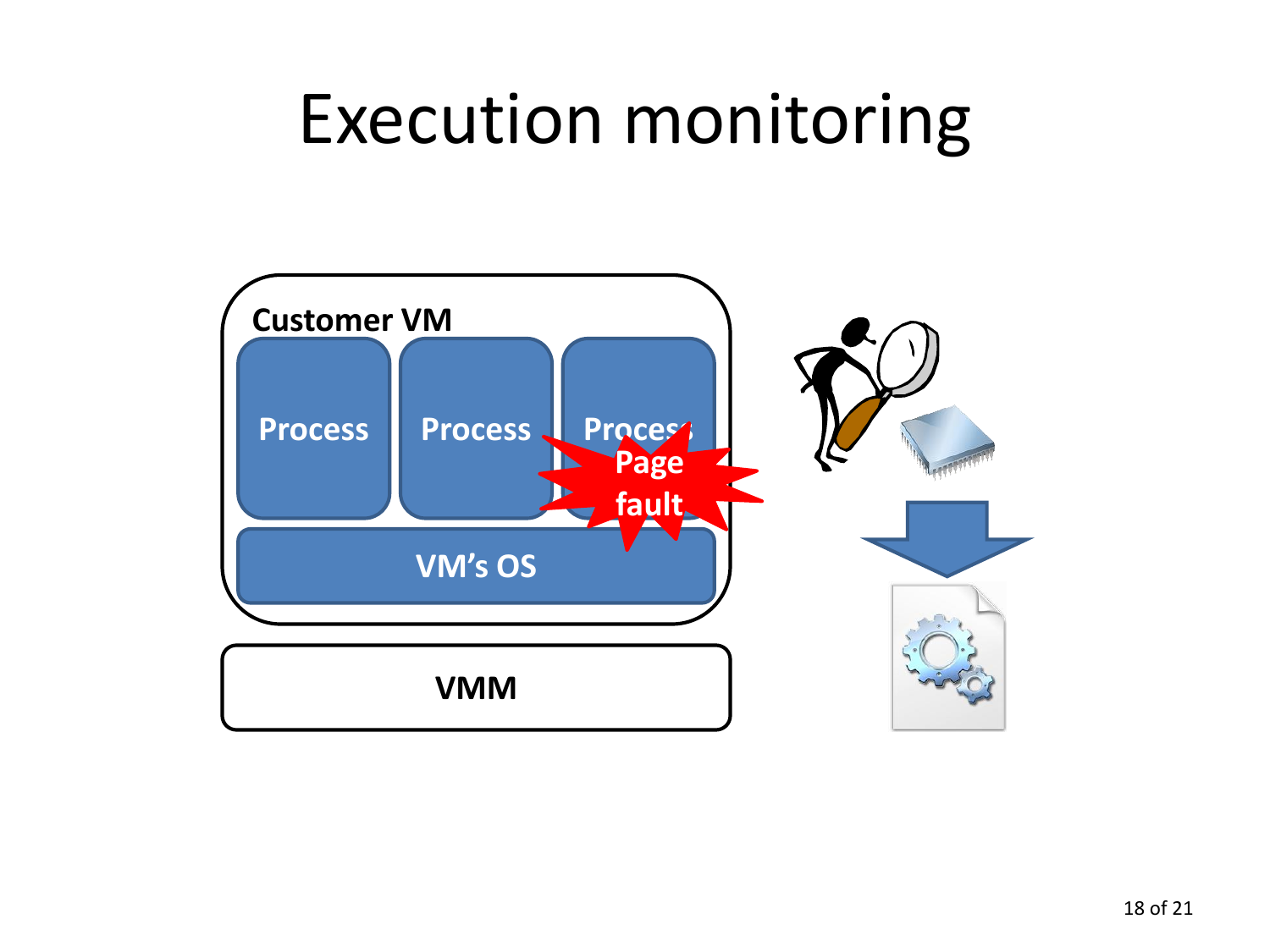# File monitoring

- Goal: What byte code is Java executing? What about the PHP interpreter?
- Examples:
	- Host-based: strace, filemon
	- Trap & inspect: examine OS data structures
	- Architectural monitoring: taint-tracking?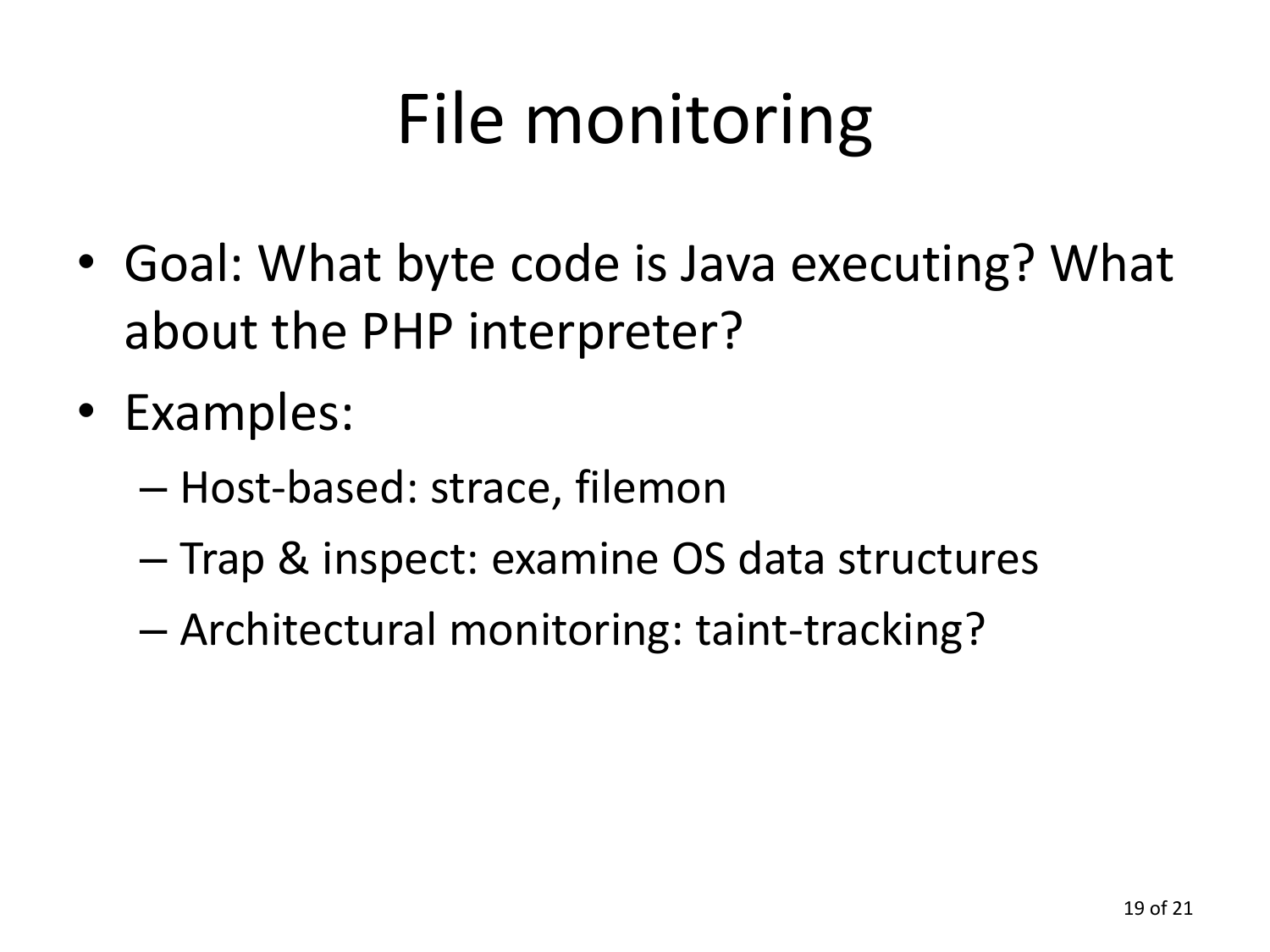## File Monitoring